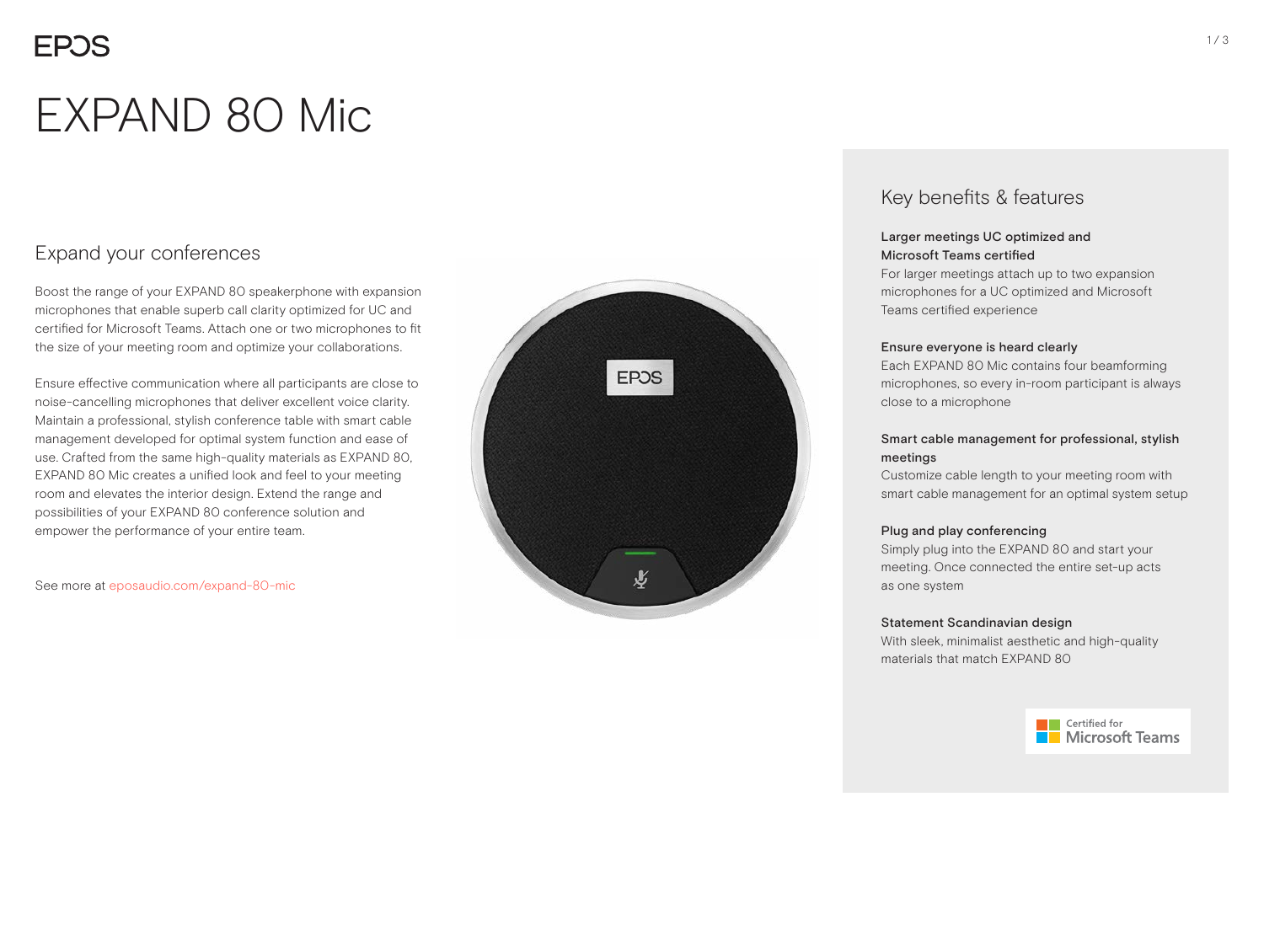## EXPAND 80 Mic

## Product data

## General Color **Black and silver** Expansion microphone weight Expansion microphone incl. cable: 175 g / 6.125 oz Expansion microphone dimensions Height: 26.5 mm / 1.04 in Diameter: ø 97 mm / 3.82 in Connector **Proprietary 2.5 mm jack (5 pole)** Cable length 2,900 mm / 114 in Fabric **Fabric EXPAND 80** High-quality Kvadrat fabric that matches EXPAND 80 Warranty 2 years 2 years Audio Microphone 4 beamforming digital MEMS omnidirectional microphones Microphone frequency response 150 - 7,500 Hz Microphone coverage 360 degrees **Technical** LED indicators Mute, call status, Voice Assistant Content of delivery What's in the box **Expansion microphone, USB-C cable for FW updates, safety** Expansion microphone, USB-C cable for FW updates, safety guide, quick guide, compliance sheet